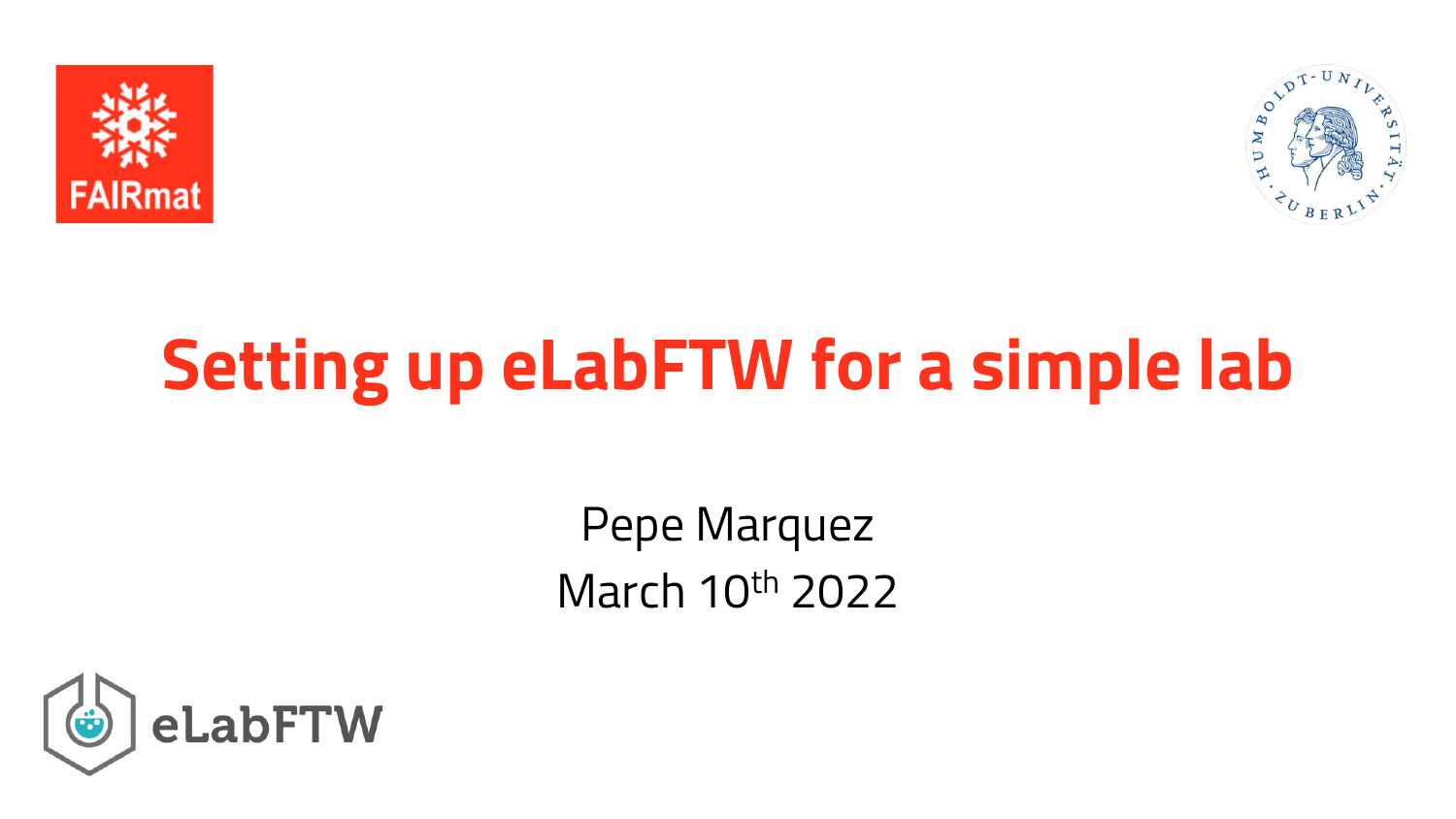#### **elabFTW**

- Open source
- MySQL database
- Runs on a browser
- **Extremely flexible**
- $\blacksquare$  API

▪ …

- <https://doc.elabftw.net/>
- <https://doc.elabftw.net/api/>

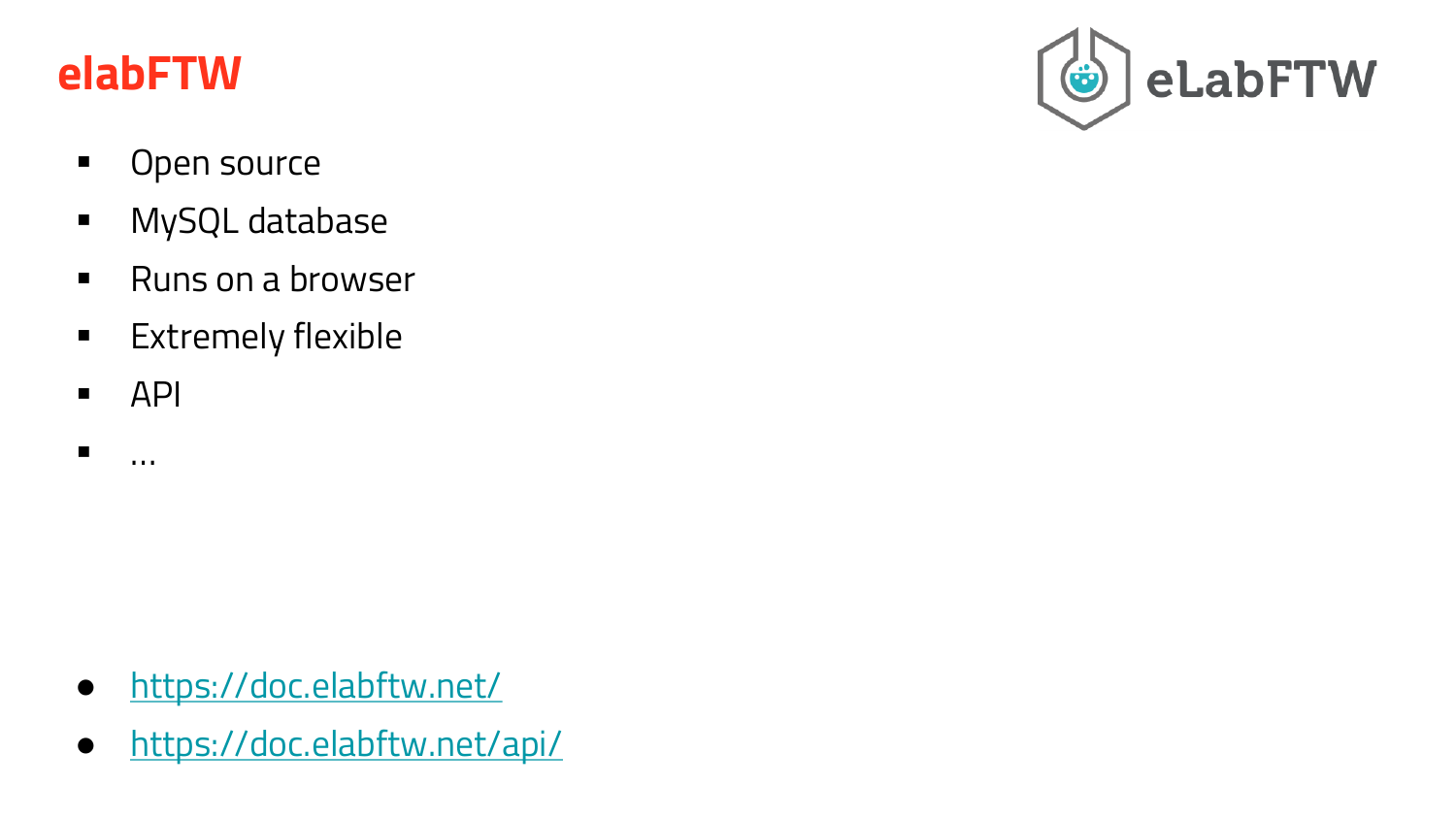# **Structure your ELN**



# **Structure your ELN to go beyond its note taking capabilities**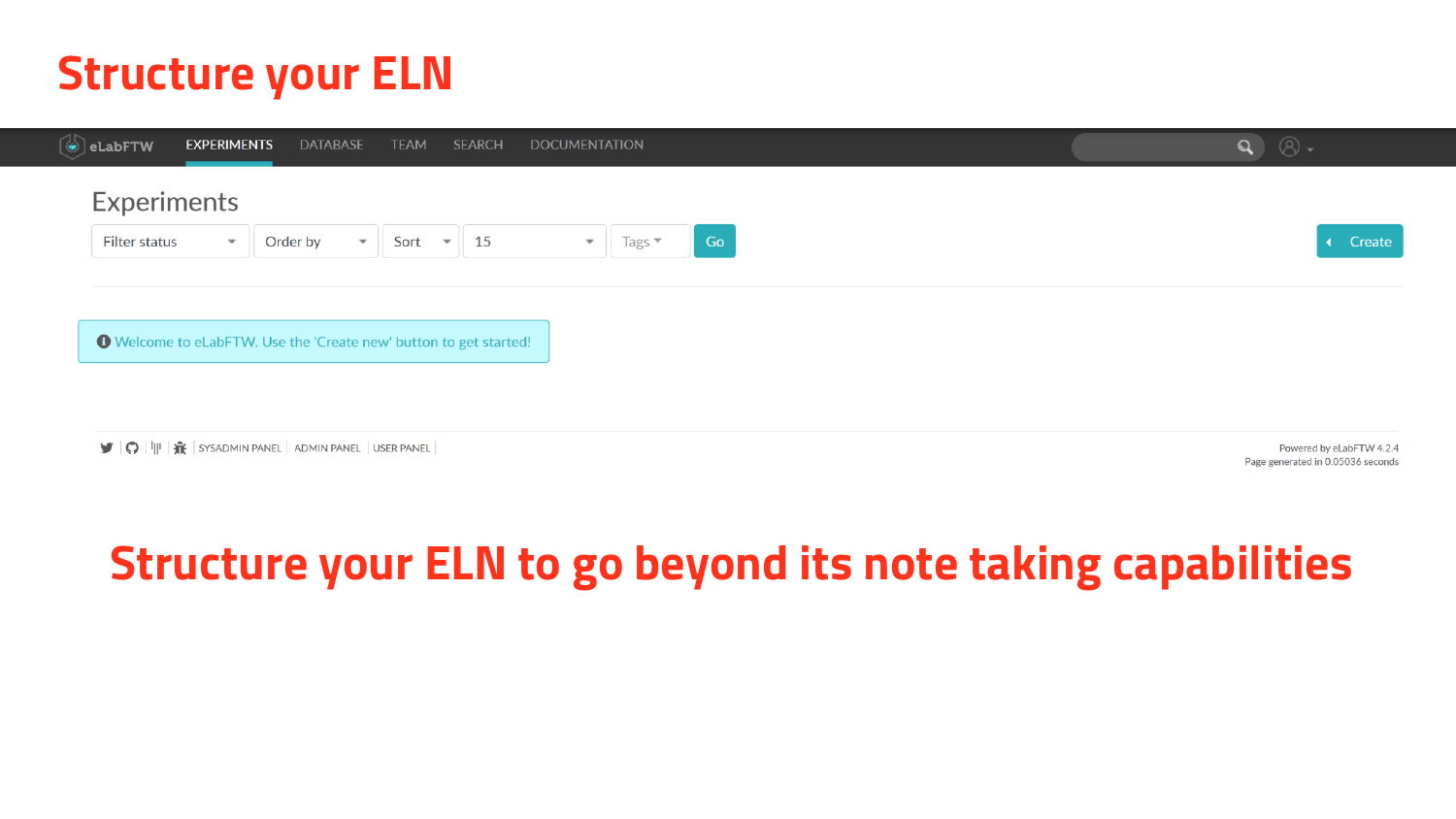# **Build your own case**

Example for: *Thin films optoelectronic lab*

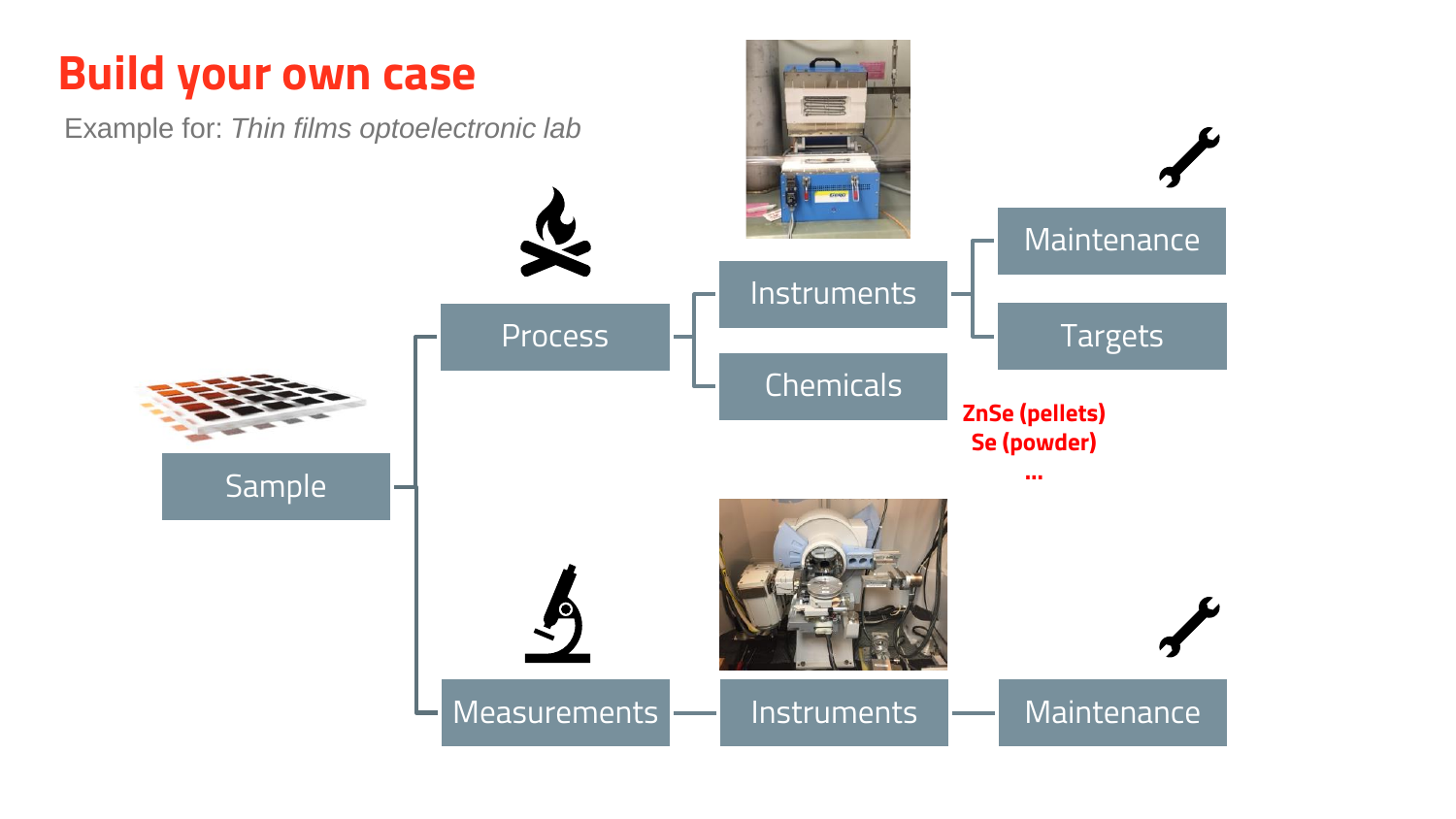# **Classify your lab model in experiments and database items**

- Processes
	- Spin coating
	- PVD deposition
	- Solution preparation
	- PLD deposition
	- Hot plate annealing
	- $\bullet$  …
	- Measurements:
		- XRD

 $\bullet$  …

- XRF measurement
- Hyperspectral PL imaging
- THz spectroscopy
- *J*-*V* measurement

**Experiments: Database / Laboratory inventory items:**

- **Samples**
- Processing setup:
	- PVD chamber
	- Hot plate
	- Spin coater
	- $\bullet$  …
- **Characterization Setup:** 
	- XRD PANalytical MPD for thin films
	- XRF Mapper M4 Tornado
	- …
- Targets for PLD and sputtering
- **Chemicals**
- Setup status: example crucible filling tracking...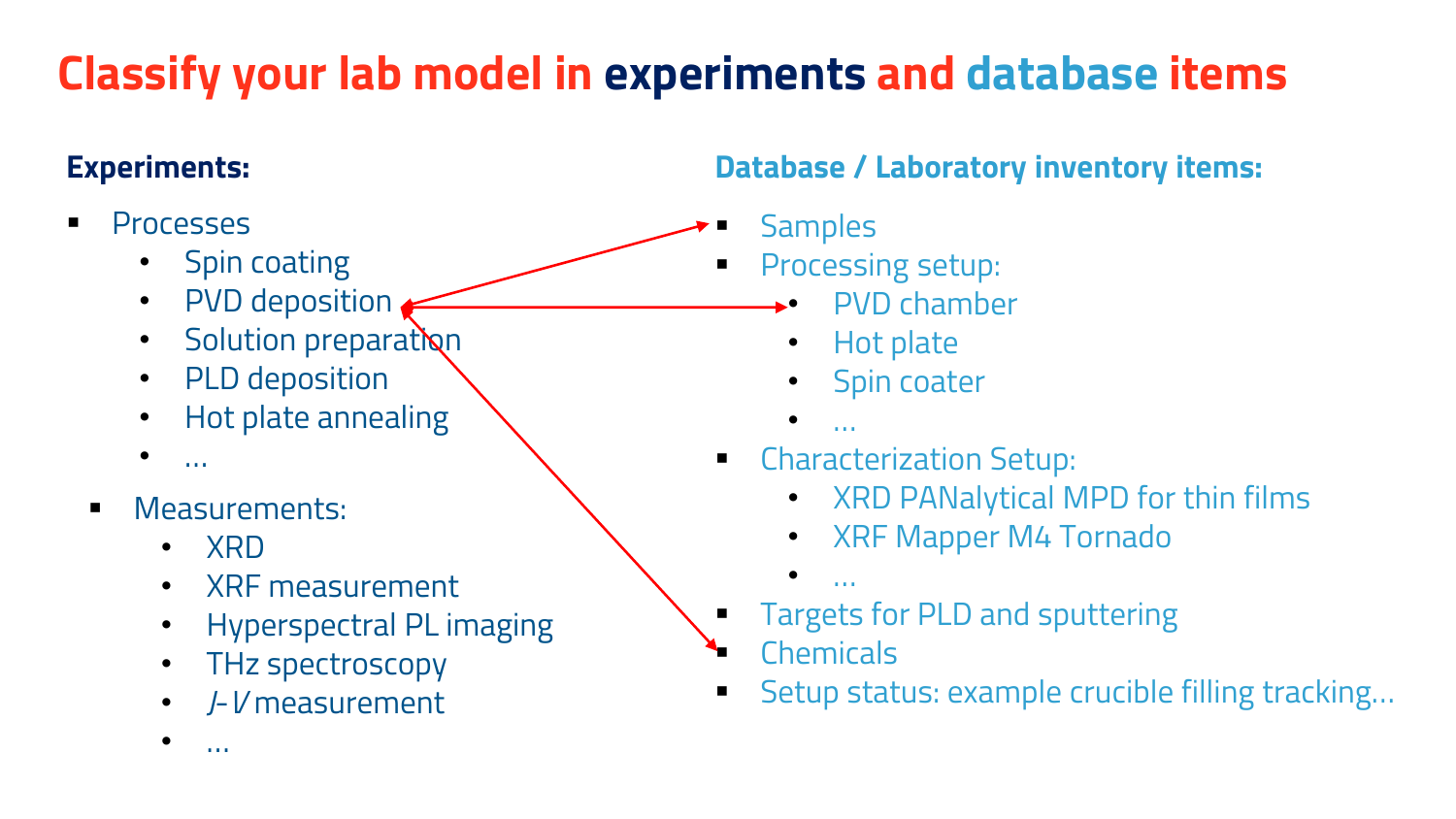# **Create templates for experiments and database items**

- Create *metadata fields* in the templates for the data that needs manual input in your workflow. (.json file)
- **•** Focus on registering data that is not automatically collected by the instruments, but that it might influence your science!
- Design templates to register your lab inventory and its relevant information.
	- **Samples**
	- Instruments
	- Chemicals
	- Targets
	- Projects

 $\blacksquare$